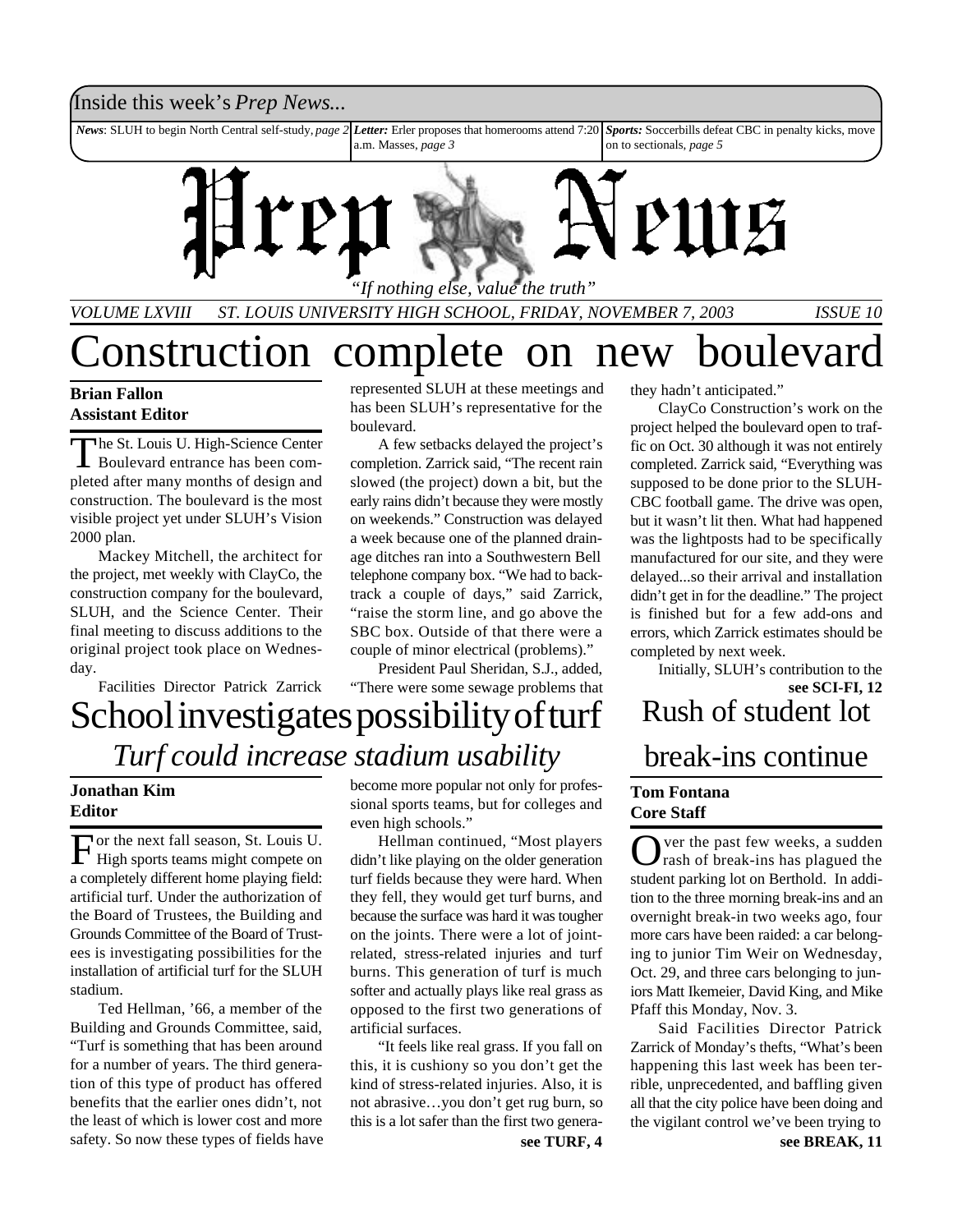## 2 **News** November 7, 2003 North Central self-study to begin this year

#### **Brian Kane Editor in Chief**

At the start of this school year, St.<br>Louis U. High officially began a t the start of this school year, St. self-study through the North Central Association. The three-year process will be headed by English teacher Chuck Hussung.

The self-study would have begun last year, but it was postponed because of the arrival of then-new principal Mary Schenkenberg. When new principals begin their tenure at a school, the school is allowed a grace period.

"North Central Association is an accrediting agency that oversees and accredits schools in Missouri," said Schenkenberg.

"(North Central) is more for public schools, but there are a lot of Catholic schools aligned with it, too," said Hussung.

Hussung explained the importance of accreditation. "Colleges won't necessarily accept students from high schools (that are) not accredited."

The beginning of the process involves

the selection of at least three target areas that the school will try to improve upon during the self-study.

During the second year of the process, members of the school will develop a plan for accomplishing the goals in the target areas.

In the third year, the school will keep records which it will use to evaluate progress.

"You have to have going into the process some data about where your students are," explained Schenkenberg. "When you finish it three years later, you have new data and then you should be able to make some comparisons in terms of whether you've been successful or not."

Since SLUH is still early in the first year, the target areas have not yet been chosen, but according to Schenkenberg, "The target areas that are examined by a school need to focus on student learning."

Schenkenberg continued, "In the past, a North Central self-study focused on individual departments evaluating themselves. The present North Central structure is an attempt to get away from that and focus instead on student learning."

According to Schenkenberg, the selfstudy also "invites a school to really take a look at its foundational documents." In SLUH's case, its foundational documents are the school mission statement and the Graduate at Graduation.

To examine these documents, Hussung formed the Committee on Foundational Documents with theology teacher Matt Sciuto as its chair.

According to Hussung, the Grad-at-Grad was written in the 1970s and has not been updated much since then. The mission statement is approximately five to six years old.

Hussung said, "This committee has been asked to look at our foundational documents, mainly the Grad-at-Grad and the mission statement, and sort of test them out."

The committee will compare these documents to current practices at SLUH, as well as comparing them to the future and the past.

**see NORTH, 4** The Jesuit Secondary Education As-

### Open House '03 declared a success

#### **Tim Huether Core Staff**

**P** rospective students from all over the St. Louis area flocked in droves to the St. Louis area flocked in droves to the St. Louis U. High Open House on Sunday, Nov. 2. Families arrived between 12 p.m. and 5 p.m. According to Director of Admissions and Open House Coordinator Craig Hannick, approximately 700 families visited SLUH on Sunday.

The number of families was slightly down from last year, which saw around 800 families circumambulate the campus. However, Hannick attributed this deficiency to a "smaller eighth-grade class."

The vast majority of families came early in the day, with 275 tours given by 1 p.m. and 580 completed by 3 p.m. Hannick, who has directed the Open House for the past two years, called this early crowd "one of the largest crowds in the beginning that I have seen."

The only change from last year's Open House was the addition of the new Stephen Pettit Fitness Center to the tour route.

Efforts from the entire faculty were required to pull off yet another successful Open House. As in previous years, all of the academic departments and each of the five foreign languages were showcased in the library. Choral director Joseph Koestner's choruses performed for guests in the choral room, while Band director Bryan Mueller's bands entertained visitors in the band room and on the upper field. In the gym, many SLUH sports teams and clubs were displayed; the SLUH Mother's Club provided punch and cookies for the visitors.

The Mother's Club also served sub sandwiches and soda in the cafeteria for

### Archaeology students to present findings

#### **Brian Krebs Reporter**

Let a group of St. Louis U.<br>High students participated in the St.<br>Louis Archaeology Field School archaeast summer, a group of St. Louis U. High students participated in the St. ology course along with 15 other students from area high schools including Parkway North, Visitation, John Burroughs, Lindbergh, and Gateway Tech.

On Monday, these SLUH students along with St. Louis Archaeology Field School Director Dr. Nancy Symeonoglou, social studies teacher Tim O'Neil, and former SLUH teacher Dr. Tom Finan, will have a presentation to inform the SLUH community about the St. Louis Archaeology Field School.

**see COOKIES, 3 see JONES, 14** In addition to an oral presentation,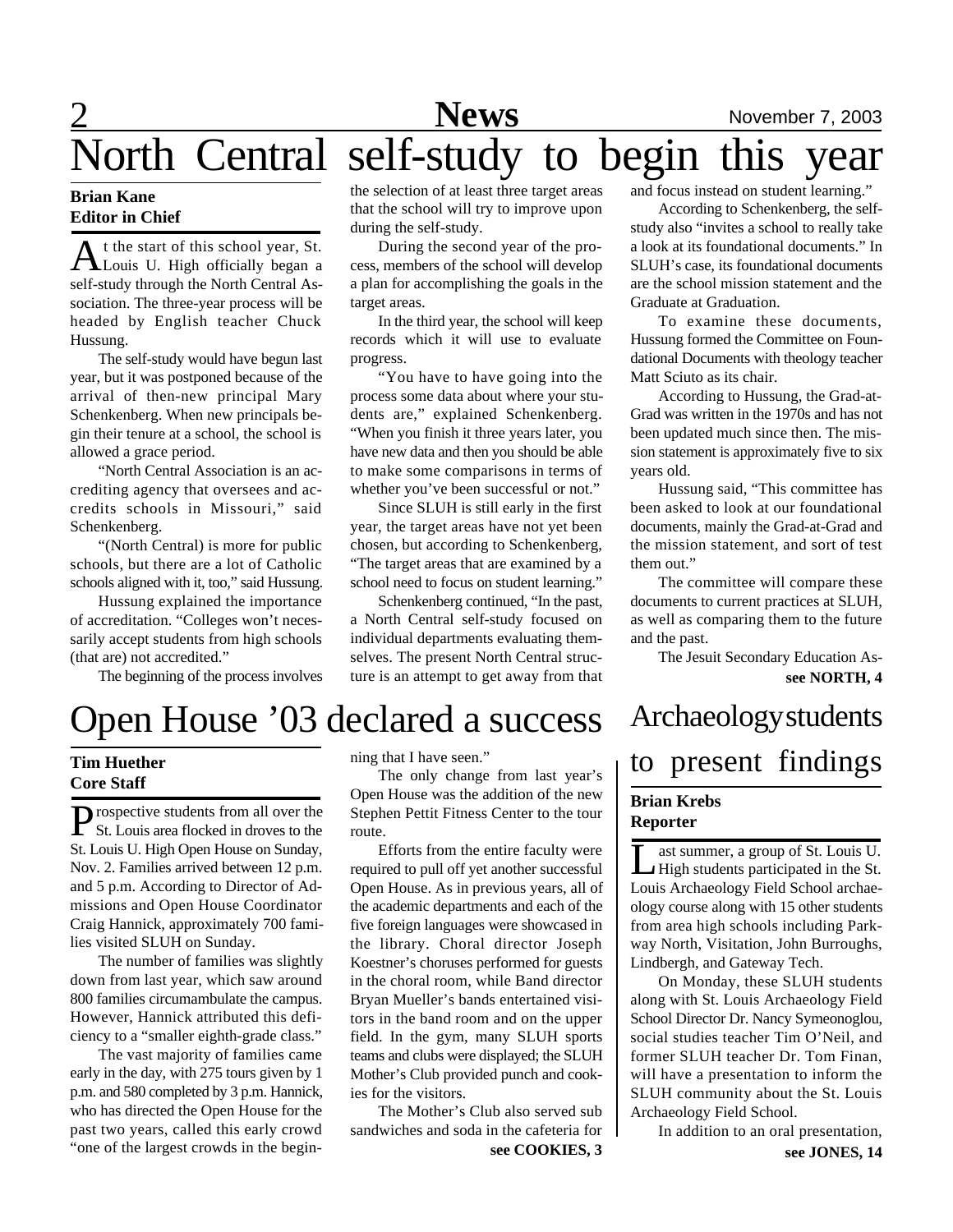November 7, 2003 **Opinion** 3

### $\frac{\frac{N \text{ovember } 7, 2003}{N \text{covember } 7}}{ \text{LETTER TO THE}}$ EDITOR Erler encourages homerooms to attend Mass

To the Editor:

Through my office as Religious Commissioner, I would like to give the students an opportunity to feel the togetherness associated with SLUH's spirit by extending an invitation to attend Mass in the chapel at 7:20 a.m. To help the students to keep a commitment to the Mass, I have composed a calendar through December where each homeroom is given a day to attend Mass. The scheduling for November and December is largely incomplete because there are still many homerooms left to schedule. I cannot possibly fit 40 homerooms into a single (or a second) month. As a result, each homeroom will receive a date about every 2-3 months.

I cannot, nor will not, force students to attend the Mass, just as STUCO cannot force students to attend other events. However, I would like to see the homeroom teachers accompany at least three-fourths of their homeroom to Mass. In the best-case scenario, students should only miss if they are physically unable to make it (carpool, zero hour, etc.). Once again, I cannot enforce these rules, so I place the responsibility of attending Mass on the student's honor. I am not of the mind that 20 minutes every 2 months will burden our students or faculty. Also, it should be noted that I will not schedule a homeroom for Mass on exam day, a day a homeroom has prayer service, or a day that a homeroom has a class Mass.

The schedule for next week is presented in this message. The success of next week's group will determine whether this new idea will be implemented. I will notify the student body of its status and provide a calendar for November and December if it succeeds.

The Pastoral Representatives should promote the day well in advance so students can finish their studies and arrange rides to school.

Any comments and/or suggestions are always welcome.

James Erler, '04 STUCO Religious Commissoner

> Monday — M122 Tuesday — M118 Wednesday — None (Late Start Block Day) Thursday — J127 Friday — M116

### PICTORIAL



#### **—George Caputa, '05**

### COOKIES

(from 2)

tour guides.

Hannick especially applauded the 500 students who came to give tours. "They did a great job," he said, adding, "(The tours) were the thing that made the day."

Freshman tour guide Sean Beebe was happy to be a tour guide because, "The tour was a big factor for me in deciding (to come to SLUH), so I wanted to help others make that decision."

Other students helped out by fixing up the computer lab. After school last Friday, juniors Joe Locastro, Dave King, James Strzelec, and Stuart Condit repaired broken chairs and put Jr. Billiken desktops on the computers, giving the lab a much more professional look. According to computer teacher Tim Rittenhouse, fixing the chairs was Principal Mary Schenkenberg's idea. Rittenhouse then talked to Locastro, who relayed the information to the others.

Hannick was enthusiastic about the turnout. He also mentioned the multitude of positive comments from parents, most of them about SLUH students. One parent in particular had gone to two other West County schools and, according to Hannick, said Schedule: "They had flash, but (SLUH) had substance."

*Quote of the Week*

*"Don't forget about the STUCO forum this Monday, November 10, during Activity Period." —The Prep News*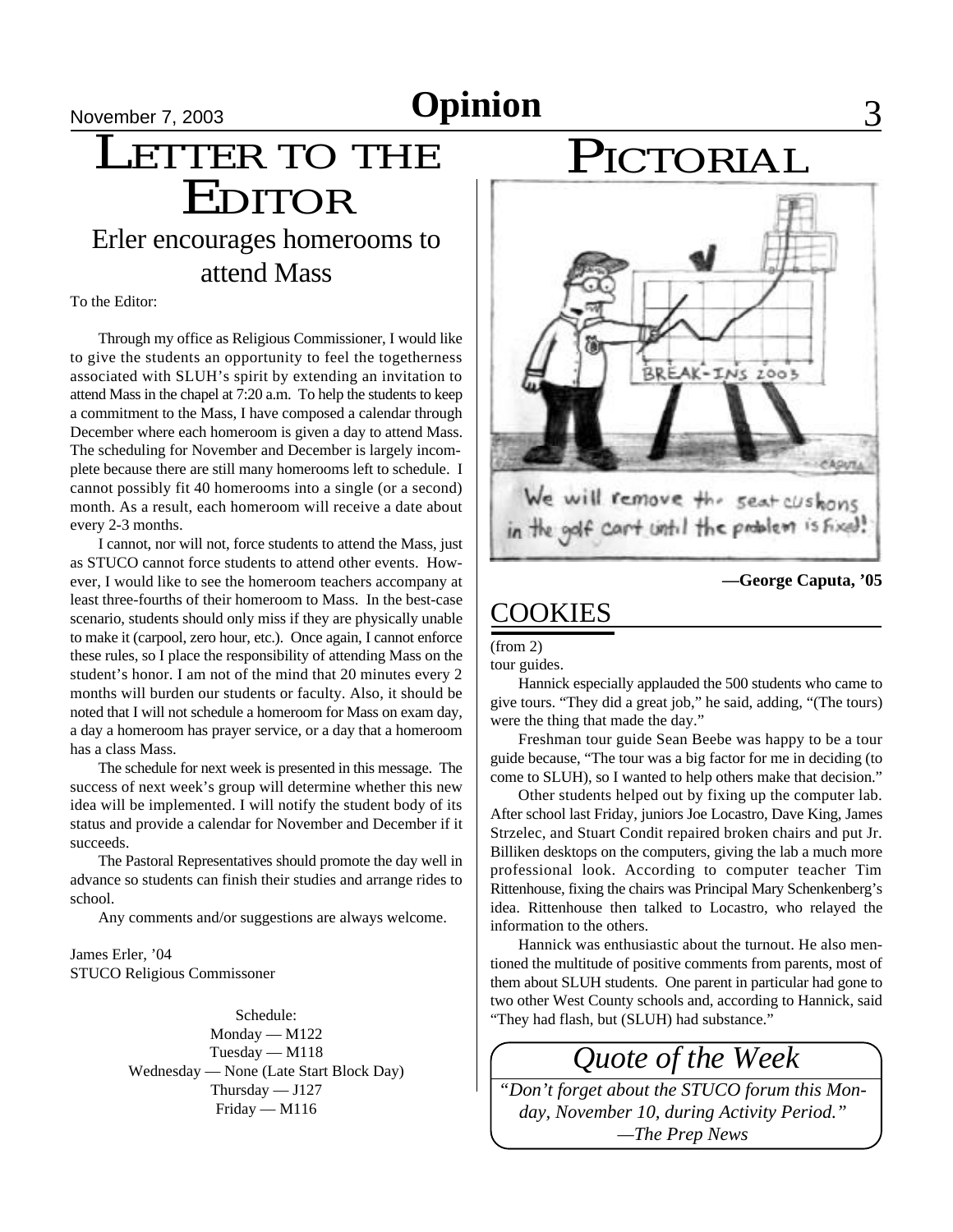### 4 **News** November 7, 2003 NORTH

#### (from 2)

sociation (JSEA) undertook a research project called 2020 Vision which, according to the JSEA website (www.jsea.org) "explores the intellectual, spiritual, and moral challenges for the Jesuit High Schools of the 21st Century." The Committee on Foundational Documents will examine SLUH's documents in light of this research project.

Hussung has also researched older Jesuit documents from the 1960s which he hopes will offer insight to the committee. He thinks it's possible that some ideas that have been discarded in the past may be worthwhile now. He also believes that there could be past ideas still in SLUH's foundational documents that are being ignored.

"Maybe it means we should leave (the old ideas) in and re-evaluate what we're doing. Maybe we need to rewrite what we say we're doing to match what we're doing," Hussung said.

Hussung explained, "It's just in the nature of society. We go through fads. A fad will peak and we'll move away from it. There's architecture that looked ugly ten years ago that's now beginning to take on a little charm. Tastes sort of change. This happens in the world of educational ideas, too."

Sciuto has created a website for the committee with links to the foundational documents of other Jesuit high schools and other major Jesuit documents on education. The web address is http:// geocities.com/sluhtheo/NC03FD.

Another page on the site contains input from members of the SLUH community who have e-mailed Sciuto with their opinions. Others are free to contribute to this page with their input as well. Said Schenkenberg, "He's really trying to make (the process) as inclusive as possible."

Sciuto said that he would welcome the help of any computer-savvy students to increase the capabilities of the website.

"I'd love to have students look at these, some juniors and seniors probably, and say, 'What would you do with the Grad-at-Grad. What would you do with the mission statement?'" said Sciuto.

Sciuto said that right now, the committee is "getting the information out and inviting people into the conversation."

The committee will meet on Nov. 19 to set its process for completing its tasks, and it will meet again on Dec. 16 to begin discussing the documents.

According to Sciuto, Hussung and Schenkenberg have asked that his committee be finished by the beginning of the fourth quarter.

Hussung is also in the process of forming a Steering Committee, to which he will assign the task of finding a proper way of determining what areas of the school to concentrate on.

Hussung said a challenge of the selfstudy will be "not just how to find out what people are interested in, but how to choose among those in a way that's valid."

He continued, "How you phrase a question determines a great deal about what sort of answer you're going to get. If we're trying to figure out what's really worth working on for the school, we've got to phrase questions that open things up, that don't skew things too much."

The self-study has to study things that are instructional and that will affect all students in all classes. For example, if the school decides to work on mathematics skills, then it will have to improve on mathematics skills during gym class and history class, not just during math class. Because of this, Hussung thinks the target areas will be more general things.

Schenkenberg and Hussung both anticipate that surveys of students, parents, alumni, and staff will be conducted to determine what areas are important.

Individual target area committees will be formed to figure out where the school stands on a particular issue. These committees will propose ways to improve on specific areas and measure progress at the end of the self-study. They will also "communicate with those target area committees and make sure that they're heading in directions that will work both in terms of really making a difference in the life of the

school and work in terms of satisfying the North Central Association," said Hussung.

The final report at the end of the selfstudy will contain a portrait of SLUH at this point in its history. Hussung hopes that this profile, if completed well, can serve as a template for future self-studies. Topics included in this study's profile could be included in the next one to help discern the change that has occurred between the two profiles.

Schenkenberg concluded, "I hope that we move forward together—faculty, students, parents, alums—to identify where the areas to spend our energy and time are, and that we define carefully and thoroughly the process that we're going to use to effect change if necessary."

#### TURF

#### (from 1)

tions."

Other Jesuit schools, such as Rockhurst in Kansas City, Regis High School in Denver, and St. Ignatius in Cleveland, have reported that they hold as many as 200 events per year on their turf fields, and according to Hellman, "the biggest advantage is usage. (200 events) is about a tenfold increase versus what we use our stadium for. So if we are able to put an artificial surface in our stadium, we could increase tenfold the amount of times we can use it, which opens it up for not only varsity football but B-team football and C-team football. Not just games but also practices: soccer, lacrosse, PE, renting it out. It really gives us a lot more flexibility than just regular grass. If we could get 200 events a year versus a much smaller number now, for our school with over 1000 students, and if you think about it, we have four soccer teams, three football teams, four lacrosse teams, and all the activities we have, that is big for us."

**see FRUT, 10** The third generation of artificial turf is called in-fill turf because of the method of construction. The upper layer of the turf is filled with a .75-inch base of sand that will anchor the turf down; above the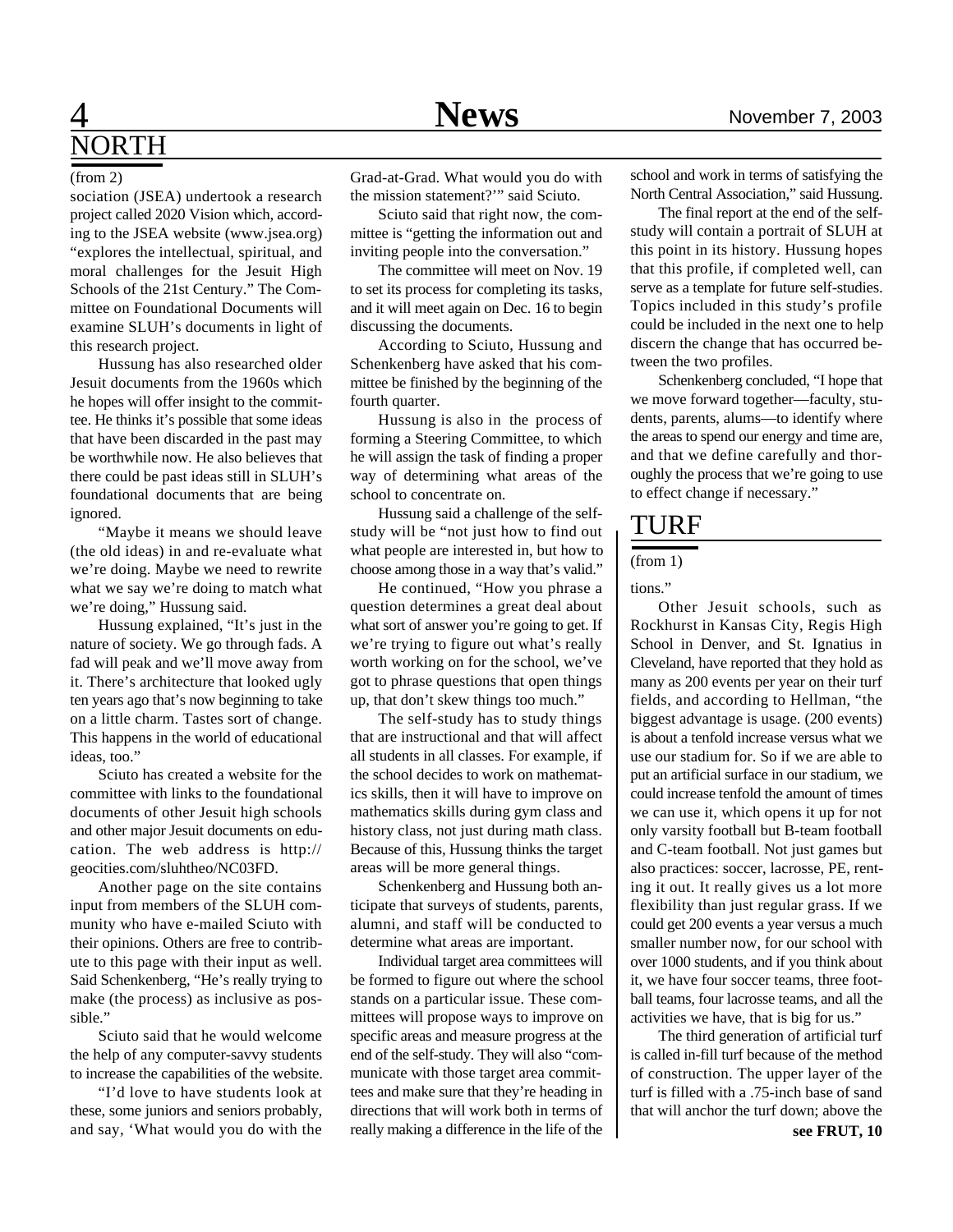### November 7, 2003 **News** 5

# Soccerbills top CBC in PK thriller

#### **Kyle Poelker Reporter**

There's going to be one very disappointed team at the end of this game," There's going to be one very disapsaid SLUH head coach Charlie Martel of his team's impending game against CBC for the District 9 title. And he was right, because for one night, the whole Missouri soccer community descended on the new West County CBC campus for what many said was the premier matchup in this year's Missouri state tournament. This game could not have been more crucial or deciding for either team—a loss and either team's season, a current national ranking for the Cadets and a national ranking again on the rise for the Jr. Bills, would be over, washed away in the grief and sorrow following a loss in the district final.

But this much-heralded matchup, dubbed the "Clash of the Titans," would not have happened without an opening round district win against University City. And in the early goings of the game, the Jr.

near-goals by the U. City team. But when a free kick by Andy Leindecker was di-

rected into the goal

With North



**Ben Brockland makes a diving save on CBC's third penalty kick attempt.**

Bills looked shaky and nervous on the Astroplay surface of CBC, having two shape the rest of the state tournament

the game that would

## Footbills defeated by CBC, playoff hopes slim

#### **Greg Fox Core Staff**

Rivalries constantly provide height-<br>Rened intensity and are an integral ened intensity and are an integral part of the sports world. A true rivalry, however, is most intense when the game has postseason implications. Last Thursday's 41-10 loss at the hands of cross-county rival CBC had these implications and more: the game also crowned CBC as the MCC champion. But the Jr. Bills, 6-3 overall and 1-1 in their district, still can advance to the sectional playoffs. If Roosevelt defeats CBC, the Jr. Bills can advance with a win tonight against district powerhouse Mehlville.

The Jr. Bills started the game off on the wrong foot, surrendering a touchdown on their first defensive series. The Cadets drove 49 yards on seven plays, capping the drive with a seven-yard touchdown run. They missed the extra point attempt.

The Jr. Bills took the ensuing kickoff at their 27 and made a switch at quarterback. Sophomore Paul Chaney took three

snaps at quarterback, and rushed for eight yards on two carries out of the shotgun formation.

"We wanted to use (Chaney's) athletic ability at the quarterback spot," explained head coach Gary Kornfeld. "We had a limited amount of plays we were going to do with (Chaney)...and then (junior Matt Behr) was going right back in the ballgame."

Chaney, however, suffered a separated shoulder during his time at quarterback. He was taken out of the game and will not play tonight at Mehlville. In addition to the loss of Chaney, senior captain Jeff Howenstein (broken hand) is out, and sophomore fullback Chris Hoffman (sprained ankle) will most likely not play.

SLUH marched down the field on their next possession, and kicker Tim Simon put his only field goal of the night through the uprights to make the score 6- 3. He would later miss a field goal from close to midfield.

CBC scored touchdowns on each of their next two possessions to make the score 20-3. With 1:53 left in the half, the Jr. Bill offense went to work, driving downfield behind big gains from Hoffman and junior reciever Ryan Morgan. From three yards out, Behr dropped back as junior reciever John Warner ran a fade into the corner of the end zone. Behr lobbed the ball up into the back corner, and Warner leaped and pulled the ball down from the ebony sky, taking advantage of the height mismatch he had with the CBC cornerback. Simon kicked the extra point, pulling the Jr. Bills to within ten points.

However, CBC came out with a 69 yard rushing touchdown to open the second half, puncturing the Jr. Bills' momentum.

"We were pretty pleased, at halftime, to be where we were," said Kornfeld. "The thing that broke our backs obviously was the first play of the second half.... That'll pop your balloon pretty quickly."

**see GRIDIRON,13** The touchdown gave the Cadets a great deal of momentum, as they went on

**see DISTRICTS, 8**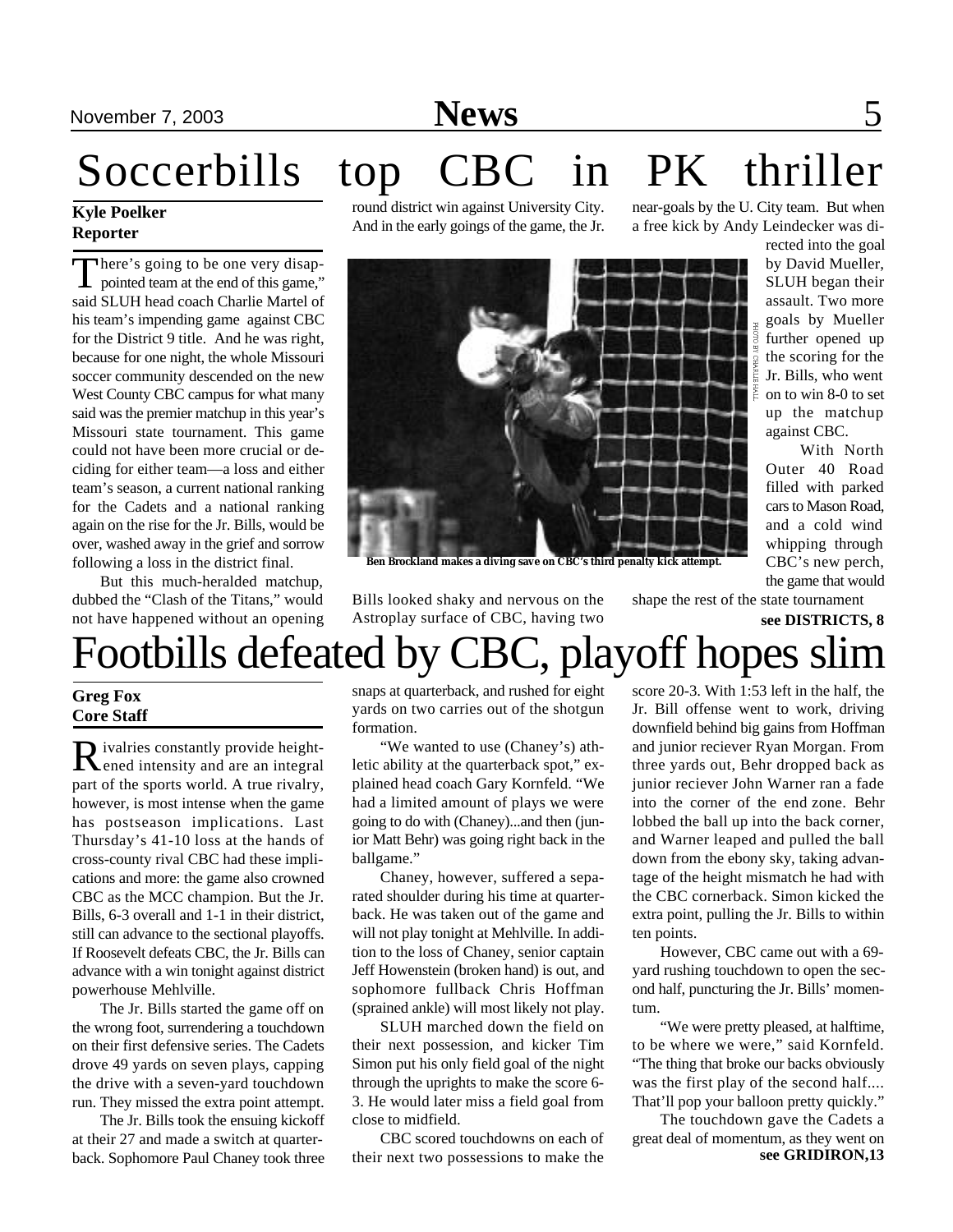**6** News News November 7, 2003

## XC finishes second at sectionals, heads for state

#### **Henry Samson Reporter**

If there was one word to describe the<br>conditions for the class 4A Section 2 f there was one word to describe the race at Sioux Passage last Saturday morning, it would undeniably be "brutal." "I think I'm now missing a key part of my male anatomy," said Dan Flanagan. The sky, bearing a startling resemblance to Niagra Falls, relentlessly poured down huge sheets of water that drenched runners and spectators, and turned the event into a soggy bog of a mess. Mother Nature though, had more in her plans; the temperature hovered under 50 degrees all morning, making it one of the most unpleasant days of the season.

Unfazed by these hellish conditions, the Jr. Bills marched into North County fresh off their big district win determined to maintain their momentum; although they fell to a tough CBC squad by a mere 6 points, the Harriers were pleased with the race and hopeful for state. "I'm

#### **Dave Marek Reporter**

Two down, two more to go. In the<br>past week, the St. Louis U. High wo down, two more to go. In the water polo team took two crucial steps towards winning the state title: defeating Oakville 16-1 in the first round of the conference tournament on Saturday and stomping Marquette 15-3 in the quarterfinals on Wednesday. With such an auspicious beginning, it seems that the Polobills are poised to bring back the state title.

Oakville posed little problem for the Polobills, who significantly outranked their opponents (Oakville was ranked 15th whereas the Polobills were ranked 2nd in the tournament). SLUH won in part because of the juniors on the team. Juniors Adam Trafton and Tim Heafner both had three goals and the vast majority of the remaining juniors had at least one goal.

The Polobills' game against

glad to see the team succeeding," said head coach Jim Linhares, "though I wish we could have had a fifth man."

Hindered by the loss of sophomore Mike Jonagan due to tendon problems in his lower legs, and lacking junior Alex Muntges, the varsity cross country team finished in second place, once again among the three other M.C.C. schools who advanced from districts.

It was another close race; about 20 points separated first place CBC from fourth place DeSmet. Linhares commented, "To be honest, we had four really solid races."

Danny Meier stepped up for the team and finished 6th overall with a time of 16:43. He was followed closely thereafter by sophomore Ben Murphy-Baum, who finished 9th in 16:47, and Andrew Linhares, who finished 10th in 16:49. If the places for these fast times were this close in sectionals, then the places will be even tighter at the state meet tomorrow.

Chris Arb had another great race at Sioux Passage, running a 17:11 for 23rd place. If he keeps progressing each week like he has been doing, he will be an anchor for the team amidst the throngs of runners at state.

Rounding out the top seven were Joe Carlson at 17:29 (31st), Dan Flanagan at 17:42 (33rd), and John Oliver at 17:54 (37th).

There is no looking back now as the team approaches the line for the 2003 state cross country race. The culmination of the season and the seniors' XC careers is in Jefferson City tomorrow. Always a momentous sight, Oak Hills Golf Course will be flooded tomorrow with thousands of tight-shorted runners from all across Missouri.

Smiling while prophesying about Saturday's outcome in between bites of his runner-healthy sandwich during freshman-sophomore lunch, Murphy-Baum emphasized, "We're gonna get it done!"

The race is at 1:45 p.m.; maps to the Oak Hills course in Jefferson City can be found at the welcome center.

# Torpedobills demolish 'Stangs, move on

Marquette was much more anticipated than the Oakville game. Although the Polobills had beaten Marquette twice in the regular season, Marquette's strongest player, Todd Patrick, did not play in one of the games. Patrick's previous absence and Marquette's definitive 10-7 victory over John Burroughs built excitement around Marquette's potential.

The Polobills shattered all doubts about their abilities and potential to win the state tournament in the first period of the Marquette game.

"We had to show them that we were going to be on top from the beginning," commented senior Brad Witbrodt.

SLUH had no problem getting the allimportant early lead. Heafner notched the first goal for the Polobills on a breakaway goal that the Marquette goalie never had a chance of stopping. Nathan Harris scored the second goal of the game by gaining separation from his guard and easily shooting the ball above the unprepared goalie's arms. Marquette came back with a sweep shot that slipped past Paul Guest from in front of the goal. But Andy Withington answered Marquette's goal, and at the end of the quarter, the Polobills led 3-1.

Marquette refused to sink in the second quarter and quickly notched their second goal in the opening minutes of the quarter. The early goal did not discourage the Potemkinbills, though, as Heafner added another goal to his total, and Withington earned a hat trick with two more goals. By the end of the first half, the Polobills led Marquette 6-2.

SLUH continued their dominance over Marquette throughout the third quarter. Heafner scored three consecutive spin shots against the helpless Marquette defense. Marquette continued to suffer in the third quarter as Todd Patrick received his second and third kick-outs and was ejected from the game. Without the threat of Patrick, the Polobills easily ended the quarter with a 11-3 lead.

**see STAMPEDE, 13** By the fourth quarter, the Polobills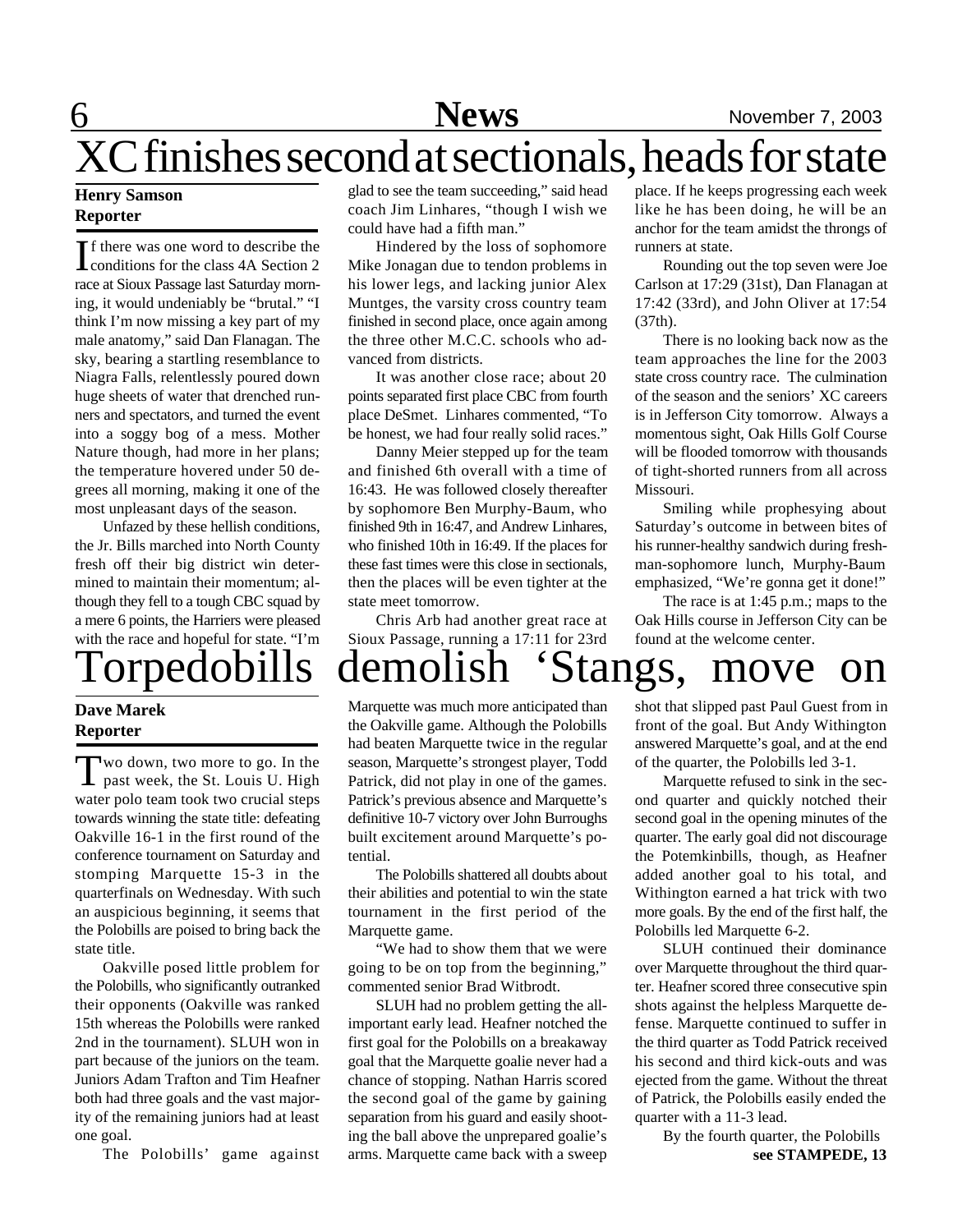#### **Shane Rapp Reporter**

The term "reserves" has taken on a<br>new significance in the St. Louis socnew significance in the St. Louis soccer scene this year as a few area schools have added seniors to their junior varsity rosters, which had previously consisted of only sophomores and juniors. This year's edition of St. Louis U. High's JV soccer team was composed of three seniors and sixteen juniors, led by head coach Barry Gale. The Jr. Bills join CBC as the only area schools with a reserve team, although some schools add varsity players to their B-teams to compete against these reserve teams. The SLUH reserves had a very good year, compiling a 12-4 record against a schedule of varsity, reserve, and B-teams.

The reserves outscored opponents 17- 0 in their first four games before losing 2- 1 to a Chaminade B-team that included several varsity players. The reserves took a 4-1 record into their first tournament, where they posted quality wins over JFK, Eureka, and McCluer North to win the Varsity CYC Traditional Bracket.

The biggest challenge of the season

came a few weeks later against CBC's unbeaten reserves, and the match fulfilled all expectations. CBC scored from the top of the 18 to take a 1-0 lead into halftime. The second half was just as physical and well-played as the first. SLUH's leading scorer, junior Matt Wilson, broke the scoring drought on a goal midway through the half. CBC answered not too long after, as a quick start off a corner kick resulted in a goal.

Coach Barry Gale said, "I thought that we played quite well...but we let a weak goal get us down." This goal was followed by a goal late in the game to finish the scoring, and the CBC reserves won the first meeting 3-1. Junior Sweeper Ryan Johnson said, "The first game we were kind of scared, thinking that they would beat us."

The Jr. Bills had a chance to redeem themselves just a week later, as the Battle of the Reserves, Round Two, took place in Forest Park. This match was even more brutal than the first. After both teams missed several chances, the two teams went scoreless into halftime. The heavy hitting picked up even more in the second

**see RESERVES, 13**

### Armada conquers Red Army

#### **Andrew Mueth Reporter**

Somewhere in the cold tundra of the<br>Russian front, two dire enemies Russian front, two dire enemies battled each other this Wednesday. At activity period on Nov. 5, the Russian and Spanish Clubs went head to head on the P.E. field behind the student parking lot.

Prior to the game, freshman Mike Quinlan said, "The Red Army will rise to win the championship!"

 With the hope that his statement would hold true, Quinlan and five other footballers began the six-on-six match against the Spaniards. The first half was fast-paced and pretty much back and forth, uneventful until the final seconds. Just before the referee blew the end-of-thehalf whistle, the Spanish Club scored, sneaking the ball in the corner of the net to make the score 1-0.

 Soon after the start of the second half, the Soviets, enjoying the cold weather as a home field advantage, scored to tie the

**see TRANSLATE,13**

**Nick Bettger Reporter**

St. Louis U. High JV water polo went<br>
sum defeated again this season with an undefeated again this season with an 18-0 record. They easily manhandled the so-called competition with superior speed, stamina, passing, shooting, and defense.

 Sophomore Mark Abram said, "The team played on a level that was a little higher than typical JV (teams)."

 Captain Jon Dombek said, "The team earned every win through hard work and dedication."

 JV water polo outscored opponents 215-59. Abram, the leading goal scorer and assist leader with 51 goals and 29 assists, explained, "I try to do my part." Other strong offensive players included sophomores Wes Going (22 goals, 23

assists) and Ben Favier (22 goals, 19 assists).

Perfection: JV water polo ends 18-0

 While the offense dominated, "It was the defense that won the games for us," said Captain Matt Ampleman. "The goalies, Tony (Kruse) and Jason (Applebaum) really stepped it up when they needed to."

 The goalies only faced 175 shots this season while the Jr. Bills took 373 shots. The goalies were also a big part of the offense, throwing counter-attack passes to players who sprinted down the pool, much to the dismay of their slower opponents.

 Why does SLUH dominate JV water polo? "We are good and other teams are terrible," explained Favier.

 Or as sophomore Greg Mantych said, "A lot of wins (contribute) to muscular bodies, at least that's my theory."

 At practice, the team "conditioned harder and focused on shooting (accurately)," said sophomore Max Grady.

 Despite the hard conditioning sessions, Favier said, "I think we should have done more five-minute drills."

 The leadership was strong from both the captains, Ampleman and Dombek, and JV Coach Paul Baudendistel. "The captains kept us focused and led us to victory," said Going. Goalie Kruse said of Baudendistel, "(He taught) us everything we needed."

 Summing up the season, Baudendistel stated, "It's a shame that they didn't have more competition." He continued, "I've never coached a group of players that is more supportive of each other and never had a team with worse hair."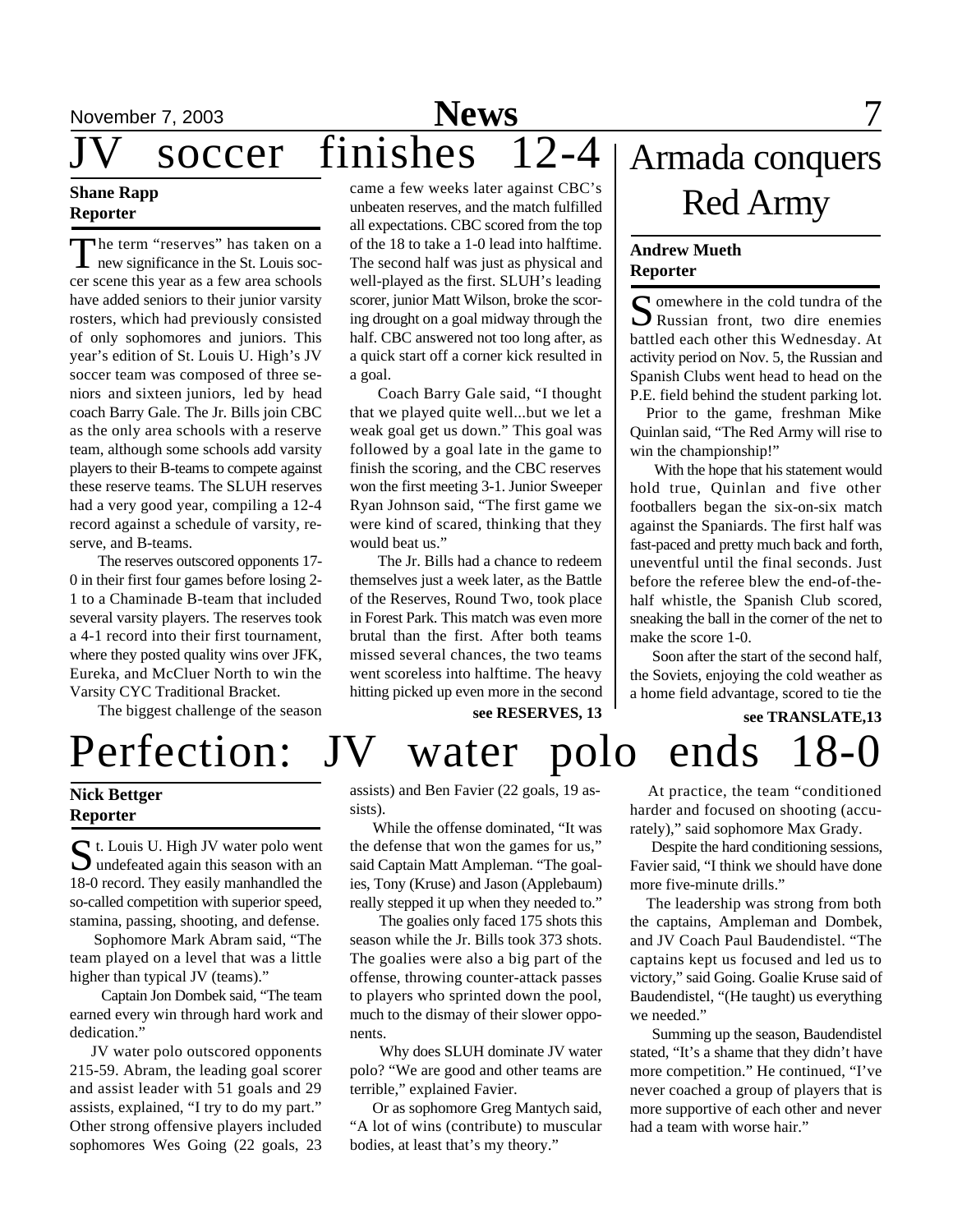### 8 **News** November 7, 2003 **ISTRICTS**

#### (from 5)

began, with senior Ben Brockland leading the way in goal.

The first period of regular time was a midfield battle much like the first two SLUH-CBC matchups, with neither team taking the upper hand. Though CBC had a good scoring opportunity with Brockland off his line, they missed, and the half ended scoreless, the same way the previous game had.

The early goings of the second half were much the same as the previous half, with little in the way of shots on goal, or opportunities to score. But what had become a midfield battle eventually became

a battle of who could get the most good looks at the goal. Towards the end of the second half, forward Joe Germanese unleashed a left-footed bomb from the top of the penalty area that barely went over the top left of the crossbar, a shot that had been the best effort from the Jr. Bills all night.

Germanese's shot energized the crowd and the players, and what had been a back-and-

forth battle became a run-and-gun attempt to score. After Germanese's shot, CBC came roaring back down the field in the closing seconds of the second half and ripped a shot off Brockland, who was a steady force through the whole game. Then a rebound left the foot of a CBC player with two seconds left and floated wide. Overtime it was for the Titans, only in this battle a tie could not be had.

"We had many good opportunities to end the game in regulation time," said Germanese of the first two halves of soccer played by the Cadets and the Jr. Bills, "but we knew that we could also win it in overtime."

The first overtime was not favorable for the Jr. Bills, who looked tired after a full 80 minutes. The Cadets seemed fresh and had the scoring opportunities. During the first overtime, CBC ripped a shot from outside to the box that almost ended the Jr. Bills' season entirely, until it curved just

wide of the post. The Jr. Bills fought back valiantly to stay afloat throughout the rest of the first and the beginning of the second overtime.

With 1:30 remaining in the second overtime, sophomore sensation Zach Weiss pulled the trigger on a shot from 20 yards out that went barely wide, but the shot itself seemed to revitalize the then-sluggish Jr. Bills: their second wind allowed Mueller to school two CBC defenders and walk the ball into the box for a cross that again ended in an almost-goal just before the end of the second overtime.

 In the third overtime period, though the majority of the play was near each goal,

both teams lacked the finishing touch.

 With eight minutes left in sudden death, a Kornfeld shot from the 18 went just over the crossbar; CBC answered back a minute later with a shot off a cross to the middle that went just wide.

But as soon as the ball went downfield, it was Germanese who had the game's two best scoring chances. Off Brockland's punt,

Mueller's header was played into the open middle of the field and chased down by Germanese, who had a one on one with the goalie. But he hit the shot off the goalie resulting in a corner. And off this corner, again Germanese, in the right place at the right time, had another chance that was smothered by the goalkeeper. This didn't deter the Jr. Bills, who were attacking again in a matter of seconds, when Leindecker placed a free kick that was saved by the goalie. After a CBC yellow card, ironically from the referees who on this night wore purple and yellow uniforms, a Brent Zang ball was put off the head of Mueller out of bounds as time expired, and penalty kicks loomed.

"That's how the whole game went for both teams," said senior captain John Kornfeld. "It was an up and down game and we had our chances to score the whole game."

Normally in this situation, any team would have been nervous, and the Jr. Bills were, but having gone through a disappointing four-overtime extravaganza that ended with penalty kicks last year, the experienced and now confident Soccerbills were about to toe the line of their own fate.

"I knew, with the game in penalty kicks, that we were going to win," said Brockland, and with confidence and an insatiable desire to win, the Jr. Bills entered PK's.

CBC led off the shootout with a goal, and in stepped Zang, who a year earlier had hit the post on the decisive kick. But this year, the always calm backfielder put his shot in the lower left corner, the same spot he went for last year, and made it, fooling the CBC keeper.

Another CBC shot, and another CBC goal ensued, and Germanese walked into the box as sniper number two for the Jr. Bills. A bullet straight down the pipes tied the shootout at two. Then, Brockland, who had saved a penalty shot in his previous game, repeated his feat, diving to his right to save CBC's third shot, Leindecker iced SLUH's third PK to make the score 3-2, Jr. Bills.

CBC's fourth shot was unsavable, completely fooling Brockland, but it was inconsequential as Mueller scored on a low shot placed in the left corner for the Jr. Bills' fourth PK goal in four attempts. With the game on the line, CBC had to score, but Brockland came up huge with another save. One of the best soccer games in the history of these distinguished programs had come to an end with SLUH on top.

"It was a shame such a great game had to end this way," said Germanese. "But we weren't suprised by the situation. All of the shooters knew what they had to do, and they took charge with confidence and did it."

The Jr. Bills had conquered the new home of CBC, and took the district title home. So while CBC packs its bags up for the season, the Jr. Bills look ahead to their sectional matchup this Tuesday in Jefferson City against a yet-to-be announced team. But after a game like the last one, SLUH possesses the confidence and experience to win the state title.

### **Germanese stares down the CBC goalie before making SLUH's second penalty kick.**

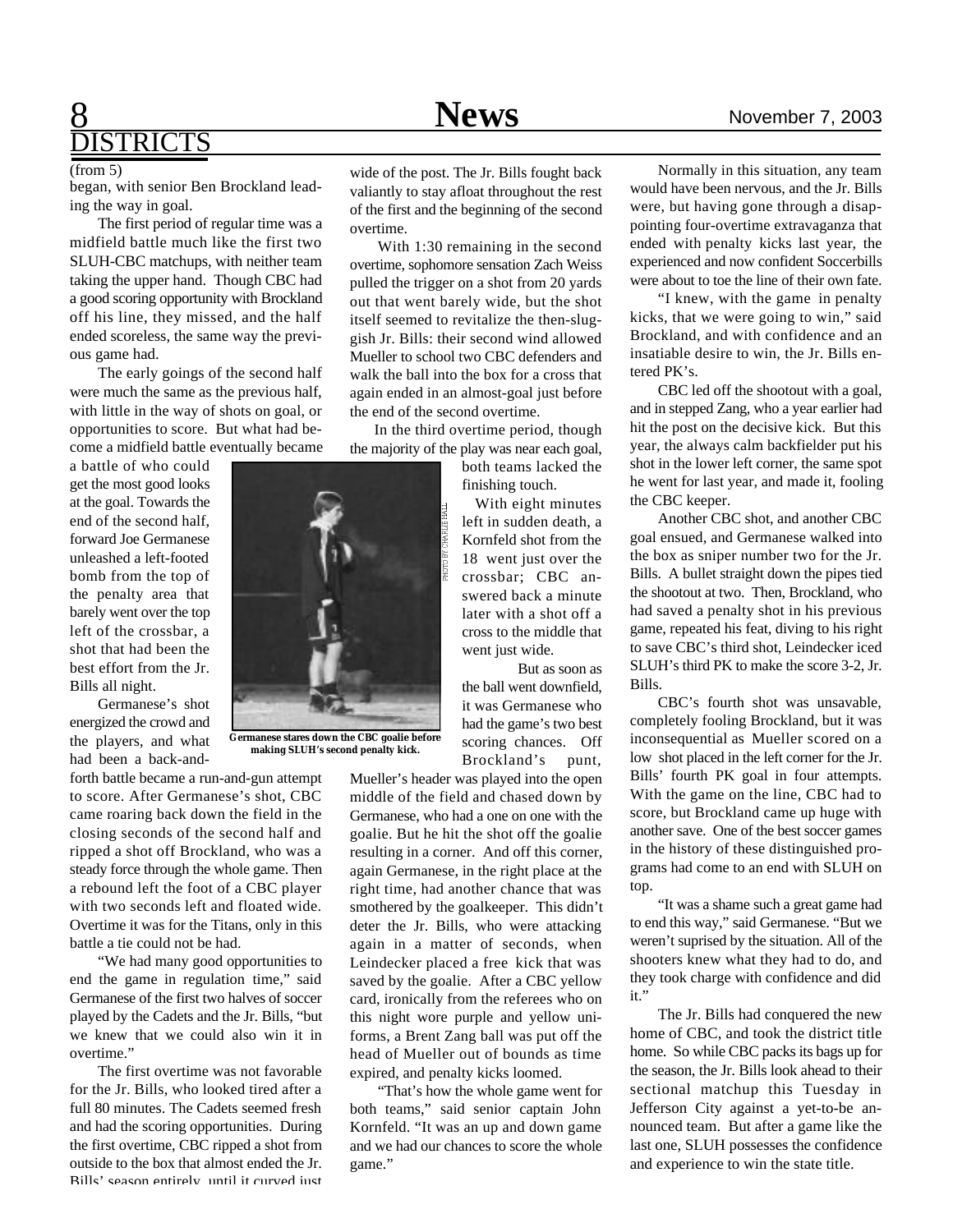### November 7, 2003 **News** 9 Close Up lacks sufficient student interest

#### **Timo Kim Core Staff**

Two weeks ago, the social studies de-<br>partment sent surveys accompany-<br>ing sophomore report cards to gauge stuwo weeks ago, the social studies department sent surveys accompanydent interest in the Close Up program. This program gathers high school students from all over America to Washington D.C. for a week to explore the workings of the national government.

 For over twenty years, SLUH has sent five to ten students in total from the sophomore, junior, and senior classes to the Close Up during the first week of February.The number of students sent is based on student interest that year.

"The last two years, Close Up has not been done because of a lack of interest," says Close Up coordinator Tom Wilson. "This year, we decided, because we ended up with only one individual who was really wanting to commit to it, that we did not have the numbers to do it."

During their trip to Washington D.C.,

### Mothers' Club gives money for *PN* camera

#### **Sean Powers Reporter**

During the past four years, the *Prep*<br>*News* has used a digital video uring the past four years, the *Prep* camcorder to take the pictures found in each issue of the paper. Pictures were produced by taking video stills from video clips recorded on the camcorder. This method, used to create pictures for the paper, resulted in a less than perfect finished product. Regarding the camcorder, features editor Charlie Hall commented, "The picture quality was pretty bad, and the camera was only semi-useful for sports."

 Earlier this year, with the old video camera beginning to become obsolete, the *Prep News* decided to purchase a new camera. Before the paper bought a new camera, the Mother's Club generously donated \$1000. "The Mother's Club donated \$1000 to both the *Prep News*, and the yearbook," said *Prep News* moderator

students stay with groups from other states and meet with advisers, congressional leaders, and other politicians while touring the government facilities. Formerly, these activities included attending hearings of the Supreme Court and sessions of Congress, touring of Pentagon offices, and riding the underground subway that connects the Senate offices with other government buildings. However, the heightened security measures that followed September 11th no longer allow for this level of freedom of movement.

"The access is not there as it once was, especially after 9-11. I mean, we used to be able to walk all over the place; now you can't do that," says Wilson.

These new restrictions hurt the Close Up program's competitiveness with other school-sponsored trips. Students already can travel to Washington D.C. with the Pro-Life club, travel to Europe during the summer, or go on several Outdoor Experience Club expeditions, instead of participating in the Close Up program. How-

ever, the new constraints on movement in Washington D.C. have resulted in a nationwide lack of interest in the program.

"After 9-11, the first year, there was a 50 percent drop in participation," says Wilson. "(The cost) has gone up significantly since 9-11, and Close Up has had to cut some of its programs and some of its staff." The total cost of the trip is \$1330, and this price includes air fare, meals, hotels, and all of the activities.

Should this disinterest in the Close Up program continue, the social studies department is currently looking at alternative ideas to allow students to travel to Washington D.C. Some possibilities include programs that are tied to classroom work or classes or trips during the summer.

The social studies department encourages students and their parents to fill out the surveys and return them because they need student feedback to determine how to progress with this extracurricular program.

### Steve Missey.

This past Tuesday, Missey went to

purchase a digital still camera, the Canon EOS Rebel 300D. The cost of the camera was \$999, which included an 18-35 mm lens. Along with the purchase of the camera, the *Prep News* also purchased a Tamron 75-300 mm zoom lens for telephoto pictures and a large Speedlite 550EX flash for better lighting. Finally, they got a memory card to store the pictures, two UV filters, a cleaning kit, and a bag to hold all the items together.

 Of the brand new camera, Hall commented, "We (the *Prep News*) might see if we can buy a photo printer, possibly so we could put weekly pictures out on a bulletin board for students to see." The new camera can take better, crisper action shots with more detail than the previous video camera. The *Prep News* would like to thank the Mothers' Club for its generous \$1000 donation.

### **SLUH VETERANS**

**Veterans Day will be observed next Tuesday, November 11th.**

**Tom Becvar (1971-72)**

**Tom Brandy (1953-55)**

**Charles Busenhart (1969-71)**

**Raymond Manker (1964-68)**

**Daniel Shelburne (1968-70)**

**Al Teske (1970s)**

**Mark Tychonievich**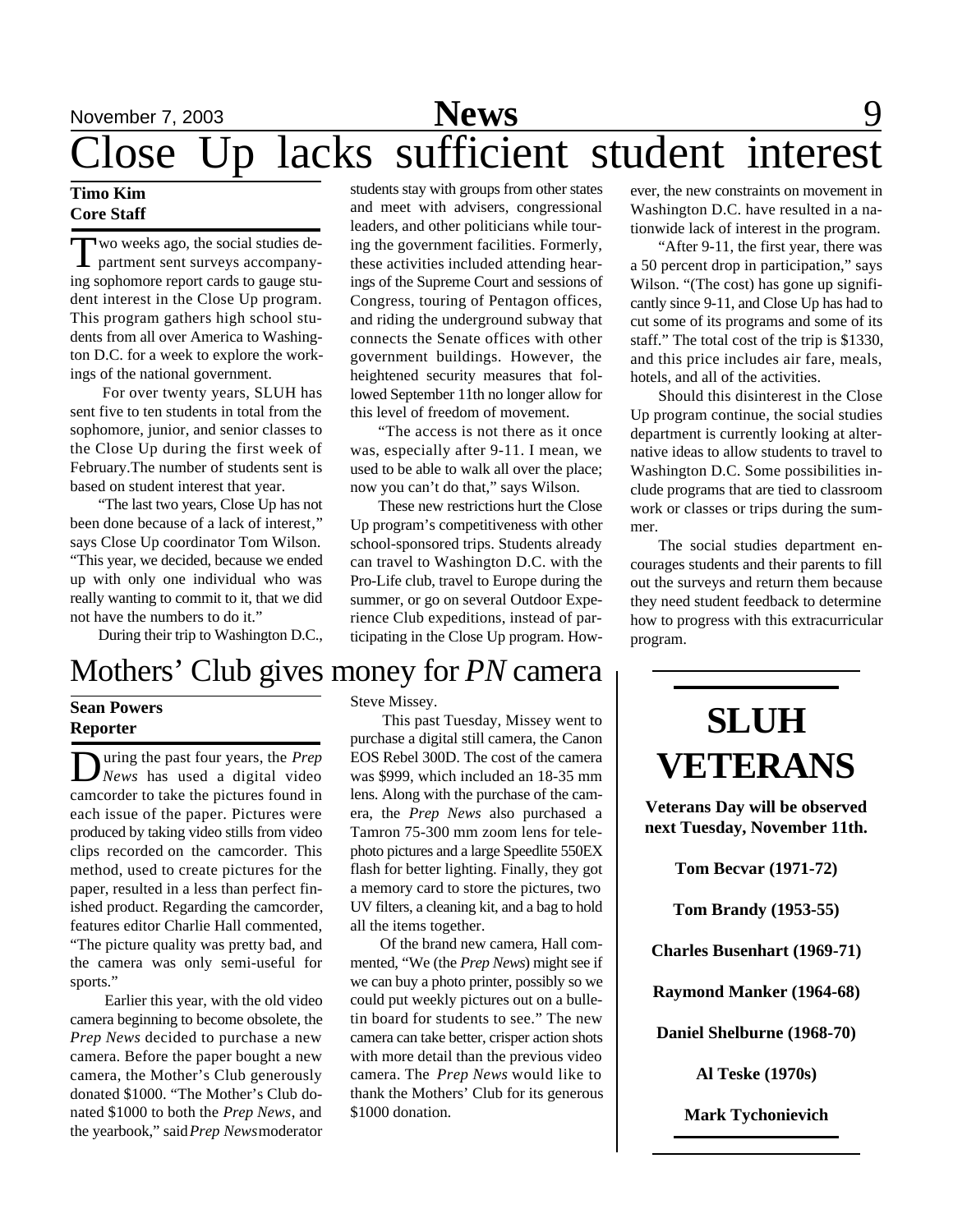# FRUT

#### (from 4)

sand, a layer of crushed rubber is placed to provide a supple cushion. The amount of crushed rubber varies depending on the amount of cushion desired. The committee is considering using 1.25 inches of crushed rubber.

The turf itself is made of 2.5-inch strands of polyethylene fiber; therefore, after the sand and rubber layer, about .5 inch of the polyethylene fiber remains, supposedly simulating real grass. Underneath the turf layer lies a layer of crushed rock, and beneath the rock is a drainage system of pipes that will allow the field to drain water at a rate of eight inches an hour.

Hellman said, "The drainage system means that it can rain in the morning, the field drains, and you can still play in the afternoon. This is very important for us, so we have fewer rainouts and rescheduling."

Currently, the investigation has included formal presentations from three companies: Field Turf, Prestige, and SRI Industries. The committee will hear a formal presentation from the fourth company, Sportexe, next week. Therefore, because the committee has yet to complete all the interviews with the companies, Hellman could not give a definite cost for the turf.

"We are going to ask them to give us bids (on the construction)," said Hellman, "so we can get the most competitive price. We haven't completed the process yet, and we haven't taken it to the Board of Trustees yet because we don't have the numbers."

"This has not been approved by the board," said Facilities Director Patrick Zarrick. "So we are just doing the ground work. We won't start bidding until we get the approval (from the board of trustees)."

However, Hellman approximated that the range of prices for the construction of the turf field will be between \$400,000 to \$500,000, which includes the preparation work and the construction. The committee plans to recommend starting construction at the end of the school year in order to complete construction by fall practices in August.

### 10 **News** November 7, 2003

The four different companies have slightly different approaches to constructing the artificial turf. Zarrick said, "The 'tuft,' which is the grass, is very similar. Now, how they stitch it is different. What is unique among the companies is usually the backing (of the tuft). Some of the backings are permeable, some aren't, some use holes in between." The companies' backings have different drainage mechanisms and different thicknesses.

"Something else that is a bit different," said Zarrick, "is Prestige does a sand-base with rubber on top. SRI does all rubber. Field Turf does layers: they go sand, rubber, sand, rubber, sand, rubber. The size of the rubber (filling) is one consideration. Field Turf goes with a very small particle of rubber. They say that this is beneficial. Prestige does it with a little bigger size. Some of these rubbers are what are called 'cryogenic'; even the way they are cut is a consideration. One company would (cut their rubber) randomly and jagged, and it doesn't matter. Another company would say, 'No, we like cryogenic rubber because the edges are rounded so that the particles won't get hung up on each other and they settle better.""

According to Hellman, the investigating committee believes that artificial turf is a good economic proposition because the reduced maintenance expenditures will compensate for the cost of the turf.

"The maintenance cost is virtually zero," said Hellman. "You don't have to mow it and you don't have to fertilize it. The lines are actually inlaid into the surface. Now our crews have to go out and paint those lines, and when it rains you have to repaint them. When you play on (the field), it wears them out. So you are continuously repainting. The lines (of the turf field) are permanently inlaid into the surface, and once you buy the surface and lay it down, you never have to paint it again."

Grounds Director Al Teske estimated that from the beginning of spring through the fall, mowing, aerating, seeding and fertilizing a natural grass field costs about \$18,000.

According to Athletic Director Richard Wehner, who is also a member of the Building and Grounds Committee, the maintenance staff would need to brush the turf once a week. Wehner said, "Brushing is like a machine that they furnish that you drag behind a small tractor and it helps the artificial turf stand up."

 Teske said, "What CBC has is a large piece of carpet with skids on it for weight, and they just drag it with a tractor and it distributes the sand and the rubber pellets more evenly over the entire field, and it makes the blades of the grass stand up. It takes about an hour each time you do it."

According to Teske, the cost of this device would be very low because it only requires an old carpet and wooden skids to distribute the weight of the carpet evenly. Teske said that the field needs brushing before or after each event, so the maintenance of the turf field could range from two to five hours a week, depending on the events that SLUH has on the field. Currently, the maintenance staff works about 400 hours during spring to early November.

In-fill turf has only been around since the late '90s; therefore, it is difficult to predict how long the turf will last. However, Hellman estimates that the turf field will last at least 10 to 12 years.

"Even if it only lasts 10 years, half of the \$400,000 is the construction to build the base and half is for the turf," said Hellman, "You don't need to replace the base, you only need to replace the turf. If half of the cost is turf, that is \$200,000. If that lasts for only 10 years, it is \$20,000 a year. Well, that is probably less than what we are spending on maintenance, painting, and mowing."

Hellman emphasized, "Some of this is highly speculative because we have not completed the process, and the board doesn't meet until next Wednesday."

The Building and Grounds Committee is only doing the research, and it is up to the Board of Trustees to approve, to reject, or to change the findings for the turf proposal at the next board meeting on Nov. 12.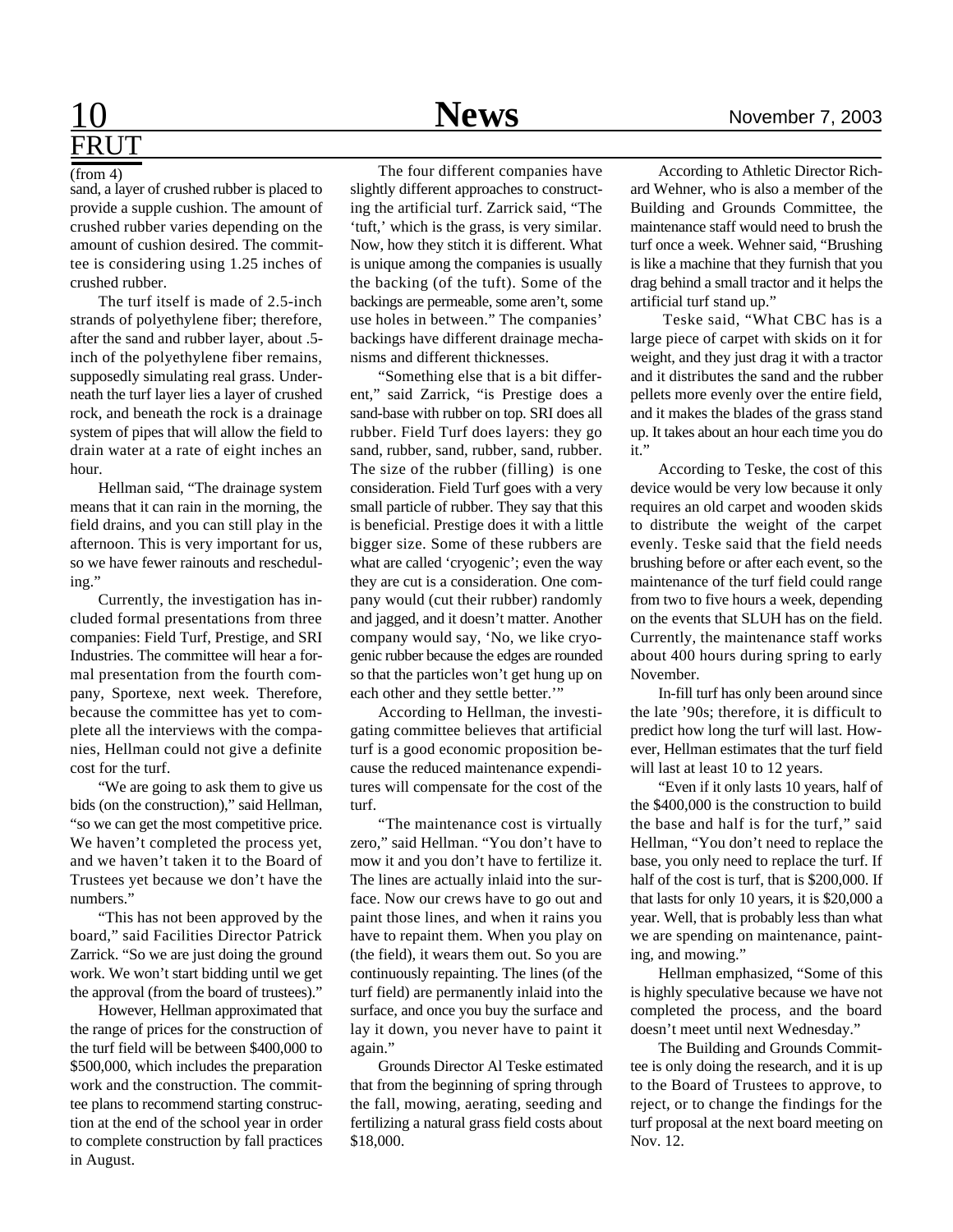#### BREAK

(from 1) do."

Security guard Bev Vaughn, who was on duty at the time of Monday's thefts, reported a brown Toyota containing three unidentified males suspiciously speeding away from the parking lot. Vaughn described the scene, which he tentatively placed at around 11 a.m.: "I was doing my rounds, and they must've heard me coming because I could see that they hadn't finished doing what they were trying to do, and before I knew it, they were driving away."

It was from Pfaff's car that the thieves fled. Pfaff said that the thieves broke his driver-side window and stole his cellphone. The thieves fled from Vaughn before they were able to finish removing the stereo from Pfaff's '85 Mazda.

Ikemeier said that the thieves tore the CD player deck out of his '92 Honda Accord and then proceeded to loot his glove compartment, taking his CDs and CD player faceplate. Yet Ikemeier does not seem to harbor any ill will regarding the theft, saying, "I wasn't really all that upset. I think the school handled it well. I can't really blame the security guards, either. I know they try hard to do their jobs."

Zarrick speculated as to how these daring daylight crimes could be successfully pulled off. He said, "My opinion is that because these are all happening midday-ish, these guys are possibly coming in during senior lunch. Seniors are moving in and out, cars are coming in and out, and they're kind of joining the crowd." St. Louis Science Center security cameras have timed a car break-in to take an average of 23 seconds per car, and it would be difficult for a guard to judge in that small time frame whether or not a car belongs to a student.

Zarrick said that the school plans to partially compensate students whose cars were broken into. Said Zarrick, "I can't reimburse guys for CDs that they have laying around, but I can certainly help them with the windows and their CD players, and we're going to do that."

Zarrick added that there was concern at every level. He said, "Everybody is really concerned about this: Father (Paul Sheridan, S.J.), the board, the security director, the guards themselves. Everybody's taking this personally. Father (Sheridan) wants it stopped immediately and is committing any resources necessary to make that happen."

According to Zarrick, decreases in vehicle-related crime in the area made this recent spree especially surprising. He said, "When the police department formed this thirty member case squad to deal with car thefts, car-jackings, car break-ins...a lot of the heavy offenders have been taken off, we were feeling pretty good. We didn't lighten any guard loads, but we felt no need to (increase them)...We were seeing less neighborhood activity, and then what's happened this last week has been unbelievable. I've been here ten years and I've never seen anything like it, even three years ago before we upgraded our security personnel. With the work the police have been doing, the crime in the neighborhood has decreased significantly...until this last week, and that's what's causing us to pull our hair out."

The current crime spree is not specific to St. Louis U. High, but rather appears to be afflicting the surrounding area as well. On Monday, the Science Center discovered at 2 p.m. that five cars had been broken into on their lot. Zarrick suspected a link between the crimes, saying, "If I had to theorize about what's going on, it seems like whatever loop they were doing, they were hitting us first and then they were moving over to the Science Center." However, there was a difference between the crimes. The thieves picked the locks on four out of the five Science Center break-ins, while all of the recent SLUH break-ins have involved the smashing of car windows. Both Vaughn and Zarrick reported hearing that Washington University is also facing problems with recent break-ins. Zarrick also reported knowledge of 25 recent break-ins in the Hill neighborhood.

Additionally, according to Zarrick, Forest Park Community College has been the victim of eight break-ins in the last week and a half. What appears to be the same suspicious brown Toyota that fled

from the SLUH student lot was seen fleeing Forest Park Community College after the break-ins there.

Attempting to prevent future breakins, SLUH will take several immediate measures, while considering others. Immediate steps include removing trees on the lot, adding an extra guard to patrol the lot, locking various gates on campus and in the surrounding area, and adding new fencing.

The unused gate in the eastern end of the parking lot that once led to an alley will be removed and replaced by a fence. A metal rail will be placed at the bottom of the new fence to prevent a potential thief from pulling the fence up to gain access to the parking lot.

Over the winter, the trees and thick brush that have grew up around the south field will be cleared away, and barbed wire will be placed along both the southern and western fences. Zarrick said of the barbed wire, "We obviously don't want to make SLUH look like a prison, but in these remote, unpopulated areas, we're going to secure those the best we can."

A few minor gates behind the SLUHowned warehouse are going to be locked. Zarrick expressed doubt that anyone was sneaking in through those gates, but he wanted to make sure every possibility was taken care of.

Also, the trees in the student parking lot were removed before school yesterday morning. Said Zarrick, "I hate to do it, but they're going to have to come down eventually for expansion anyway, so we're going to do it now. The trees that are in the parking lot...we're going to bring them down because they clearly hamper visibility for the guards."

**see INS, 14** There will now be two guards monitoring the lot at the same time. One will patrol the area closer to the school building and Brother Thornton Way, while the other guard patrols the area of the lot near the warehouse and the south field. There are some issues involving the mechanics of the dual guard system that will have to be worked out, including how best to use the new guard shack and the golf carts purchased by STUCO. Zarrick explained,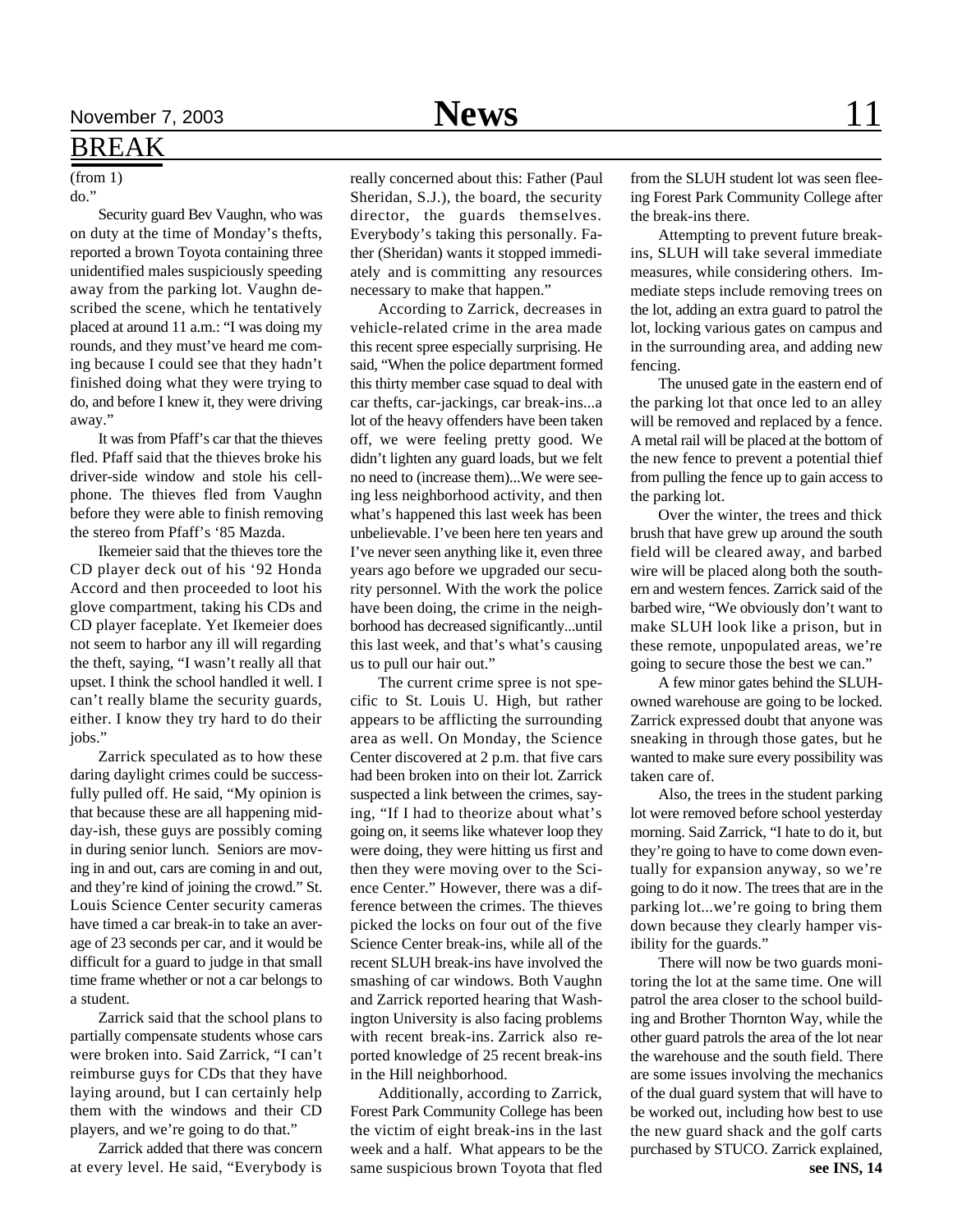# SCI-FI

#### (from 1)

project was estimated at \$250,000. Zarrick estimates that the total project costs, including add-ons, totalled nearly \$560,000. Zarrick explained, "What they're doing right now is called the punch list, which is all the little things that aren't finished up." SLUH will have paid between \$260,000 to \$280,000 when the punch lists, addons, and errors to the project have been completed.

One add-on involved irrigation for the nearby grass. "We decided to include irrigation on our side of the drive so that the grass on both sides of the sidewalk would be irrigated. We also ran irrigation off the stadium track on that hillside, so all that wasn't budgeted for," Zarrick said.

During the construction, SLUH also decided to move the electrical wires of the the stadium's concession stand from the west side to the south side of the stadium. Therefore, the move was also not budgeted for in the initial estimate. Zarrick said, "Once we realized that this drive was going to look nice, it really looked nasty having a bunch of wires there. For functionality it made more sense."

In addition, Zarrick added, "We're going to have a 'Street Not Thru' sign going up Berthold so that people don't accidentally make lefts."

At Wednesday's meeting SLUH and the Science Center discussed an error in the placement of the Science Center's handicap walkway. The walkway was built too far down, so the curb at the entrance of the boulevard will have to be remade to accommodate disabled people. The other curb will be raised to a normal height. Zarrick estimated these costs at around a few thousand dollars.

Sheridan explained, "(The lights are) a safety feature at night in terms of security. They dressed the entrance in a way that signals two institutions, and in that sense it's a welcoming feature."

Another feature of the project that gives SLUH a pronounced entrance is SLUH's stone entrance sign. The sign was designed by SLUH alumnus Bob Cradock,'82.

Sheridan explained that the boulevard will complement the parking garage,

which is tentatively expected to be completed in 2006. He said, "Once we build the garage in the back, it will obviously be the logical choice of entrance off of Oakland. If you turn right at the end of it, you'll hit Berthold, and if you go thirty yards you'll hit the garage when it's built. And if you turn left...there will be a turn around circle to let off students in the future."

SLUH has used Mackey Mitchell in other proposals for SLUH's campus. Zarrick explained, "Mackey Mitchell who has helped us out on other projects like the guardhouse, the fitness center will be helping us out with the garage as well.... It was a really positive experience with me, working with another agency in this project."

As another part of Vision 2000, improvements have been made to the Dukane broadcasting system, which includes extra television monitors in classrooms. The grading done to the south field and to some of the practice fields at Aviation Field in Forest Park are a part of Vision 2000 as well.

The funds for the boulevard and other additions to SLUH's campus are held in a separate Vision 2000 fund. Zarrick said,

"(The monies) that go into Vision 2000 projects...those projects are done with money donated specifically for Vision 2000. That money does not come out of our operations budget. Operation-wise (the administration is) on a real tight budget because of the stock market the past couple of years... Vision 2000 funds are a separate pool of money, and the Vision 2000 money has been raised for several years. Given the tough economic times, we're doing a real good job of moving towards (raising sufficient funds for the projects)."

Zarrick mentioned how pleased he was with the cooperation between SLUH and the Science Center. He said, "Working with the Science Center has been a very gratifying experience, a very positive one. There was a strong attitude of teamwork and cooperation because there were times when we may have had issues that maybe favored one (over) the other, but there was never any animosity, and we both worked together to get done a drive that everybody could be proud of. So I feel very good with that. ClayCo did a marvelcerns or the Science Center's concerns in a timely manner, and just worked their rear ends off to make the deadline date."

### BATTLE OF THE BANDS **WINNERS**



ous job of responding to any of our con-

**SLUH's Los Constables, composed of (from left) seniors Brian Heffernan, John Randall, Sam Weller, Jake Bell, and Dave Marek, came out on top at last Saturday's Battle of the Bands. Here, they show their superiority to the dress code to pose in their glory.**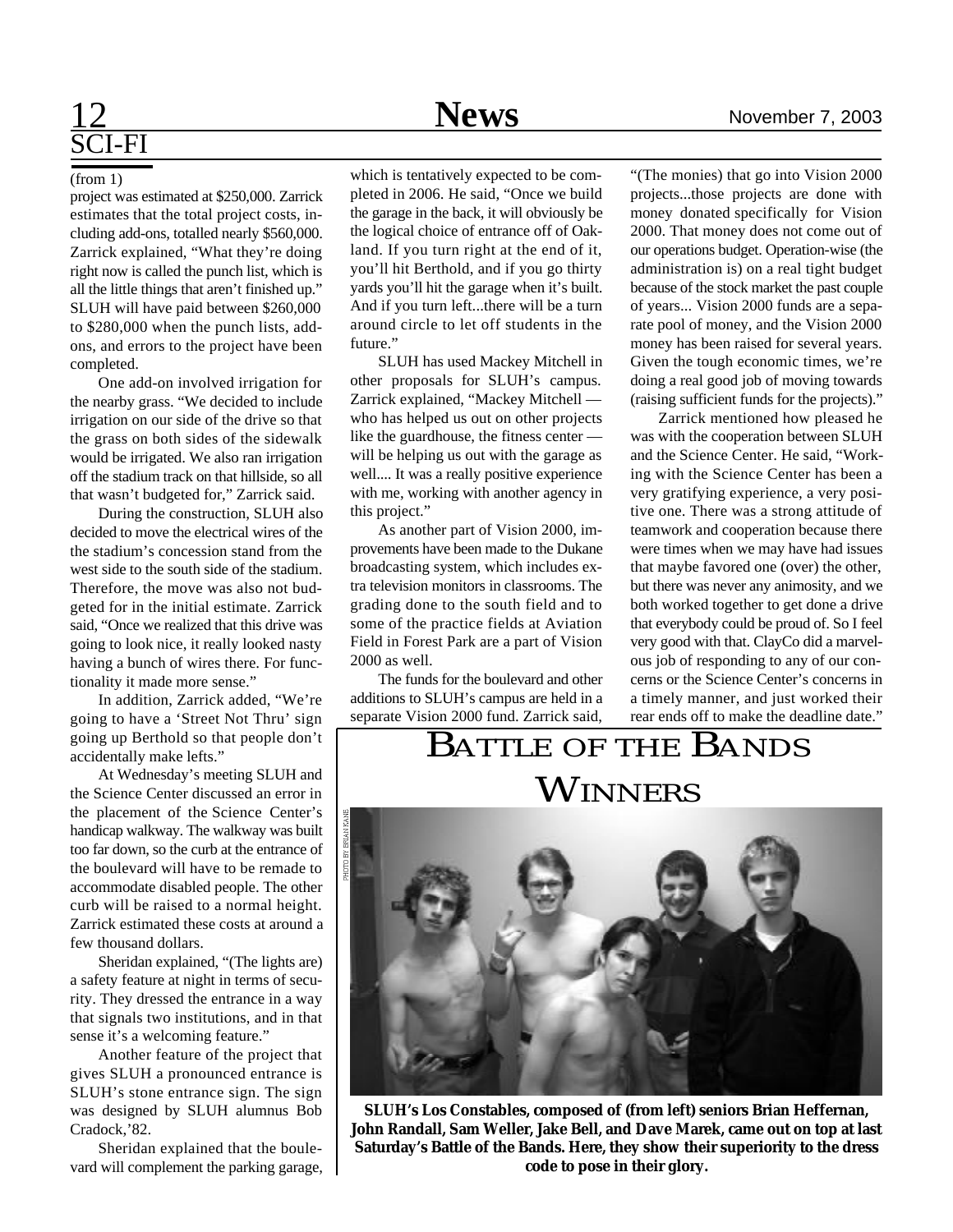#### (from 6)

had established a definitive lead. Witbrodt finished with two goals and juniors Dave Schwartz and Brendan Harris both scored in the period. By the end of the game, the Polobills led the awesomely alliterated Marquette Mustangs 15-3.

After the game, Baudendistel stressed the importance of the team's defense, and in particular the defensive performances of captain Kevin Vincent and junior Tim Szewczyk.

"The key to our win was the defense," commented captain Harris. "We just came out strong and played smart defense."

 Baudendistel also highlighted the dominance of the Polobills' offense: "Tim

#### RESERVES

#### (from 5)

half, but the Jr. Bills finally finished a chance as captain Luke Schlafly scored with a brilliant header. Junior keeper Wyatt Woods took care of the rest, stopping several late attempts by CBC to tie the game. SLUH almost tacked on another goal when a penalty kick was awarded late in the game. Junior midfielder Nick Conway was stopped by an outstanding save by the Cadet goalie, but it didn't matter because the Jr. Bills won 1-0, handing the Cadets their only loss of the season.

### GRIDIRON

#### (from 5)

to score touchdowns on their next two possessions. The game ended with the Cadets getting the victory, 41-10.

Despite the score, the Jr. Bills kept on battling throughout the game, a trait which is a hallmark of SLUH football. "I was pleased with the way (the team) battled," remarked Kornfeld.

Kornfeld said that the team CBC fielded Thursday was "one of the best they have had in years." He added, "We knew CBC was gonna be a strong ballclub. We knew that...they had a very strong front line, they had athletes at skill positions.... We knew we had our hands full."

Heafner was OK, and Andy Withington played one of his best games." Heafner's "OK" performance consisted of five goals and Withington scored an impressive four goals.

 Supported by the team's effective counter-attack and strong set offense, SLUH had a dominanting offensive game. "Our hole men were really strong today," commented Vincent after the game.

SLUH's commanding victory over the Marquette Mustangs was all the more impressive considering the aggressive nature of the other team. "Aggressive is one way to describe Marquette," commented Vincent. "Violent, malicious, satanic, those are some other adjectives that might fit the team." Nevertheless, SLUH

Junior Pete Castellano said, "It was a great game, very well played."

The reserves finished the season on a sour note, losing 2-1 to CBC's B-team. However, this game did not spoil the season for the players or the coach. "This year's team is right up there with the best teams I've had here at SLUH, and I thoroughly enjoyed working with these guys," said Gale.

Pete Nagel summed up the players' sentiments when he said "It was a fun season, and I really enjoyed playing."

The loss drops the Jr. Bills' overall record against CBC to 51-24-2.

Mehlville, currently ranked in the top five in the Metro area, is built around speed rather than size. "They're very, very quick, but not that big, per se," said Kornfeld. Mehlville also blitzes regularly: "They gamble a lot," Kornfeld said. "If you break through, you're going to have a pretty long gain.... It's a gambling defense."

The Jr. Bills hope to extend their season at Mehlville tonight, with a little help from Roosevelt. The game starts at 7:30 p.m.

played through these problems and moved on to the semifinals.

 The upcoming Friday semifinal game against Kirkwood at 8:30 in the St. Peter's Rec-Plex and (hopefully) the Saturday state championship game at 8:00 in the Rec-Plex look to be the most exciting and unpredictable games of the season. To be able to face the top teams in the state, the Polobills have worked tirelessly, sacrificed their free time, and developed novel offenses to mix up their opponents. "We have a special offense," commented captain Colin Tyrell. "Its nickname is smiley face." What is smiley face? You will have to come to the game Friday, and (with luck) the state game on Saturday, to discover this new offense for yourself.

### TRANSLATE

(from 7)

Spanish Club and the organizer of the tournament, commented on the game: "I wish that the underdogs would have won. (The Spanish Club) organizes the tournament, and we had a large advantage by having so many more people (than the Russian Club). It seems that everyone was having fun, though, and that is why we put on (the tournament)—to have some good fun and spirit."

 The Spanish and French Clubs will compete for the Cup next week, weather permitting. Listen for announcements in order to go cheer on your friends to a World Cup victory.

#### **ANNOUNCEMENTS**

The SLUH Grandparents Mass will be held Nov.16 @ 9:30 a.m. Students, invite your grandparents and family. Refreshments will be served afterwards in the Danis Lobby.

Any freshman or sophomore interested in being nominated to the St. Louis Young Achievers program should see his counselor. Young achievers are positive role models for their peers, good citizens in their school/community, and competent scholars. The deadline to be nominated is December 1.